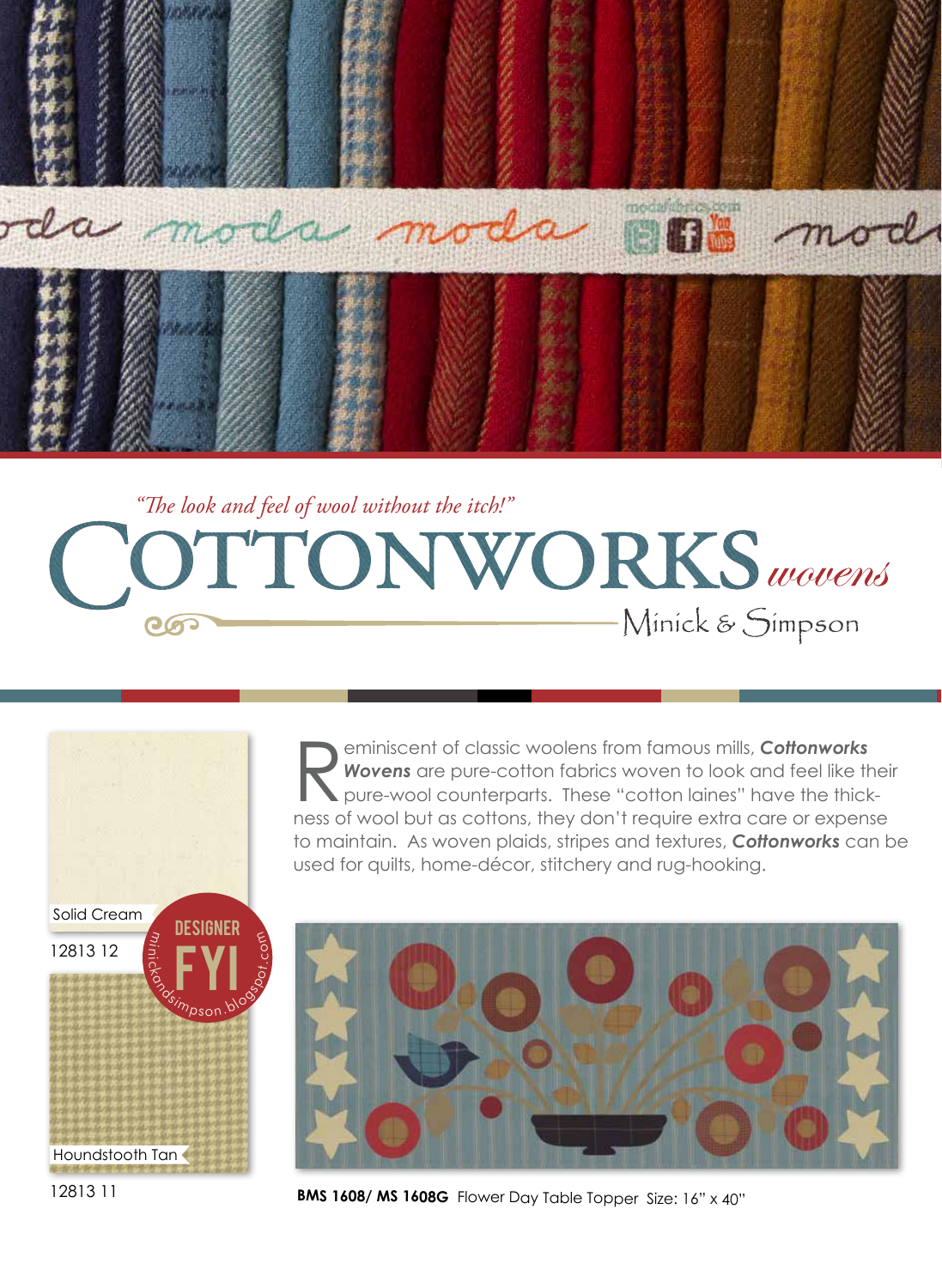

## September 2016 Delivery



**2016 SUMMER PREVIEWS** mode a www.modafabrics.com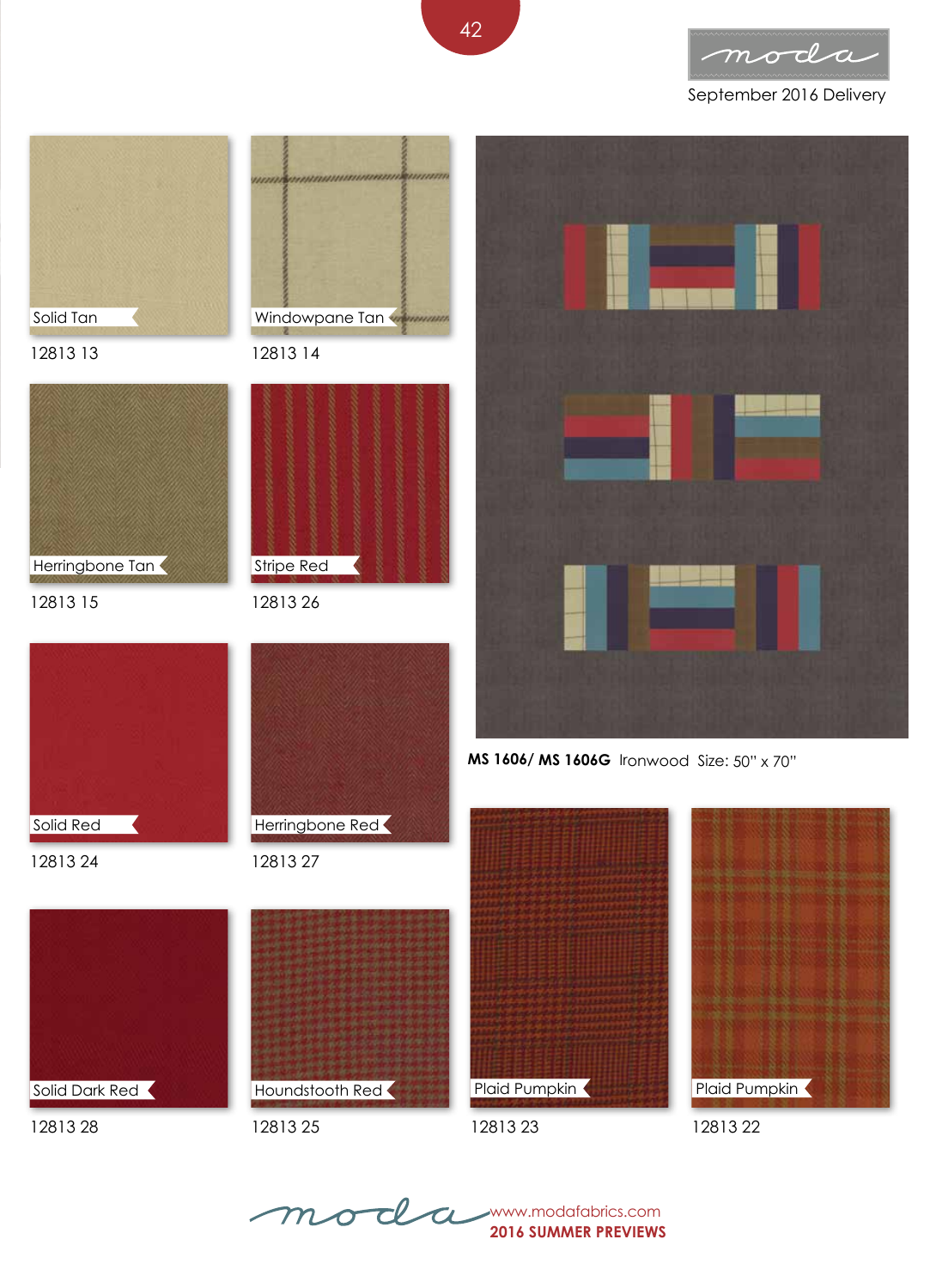

12813 31

Plaid Light Blue

12813 29



12813 32



12813 30



**MS 1607/ MS 1607G** Schuss Table Topper Size: 16" x 40"



12813 21

12813 16

12813 39

12813 40

**2016 SUMMER PREVIEWS** www.modafabrics.com